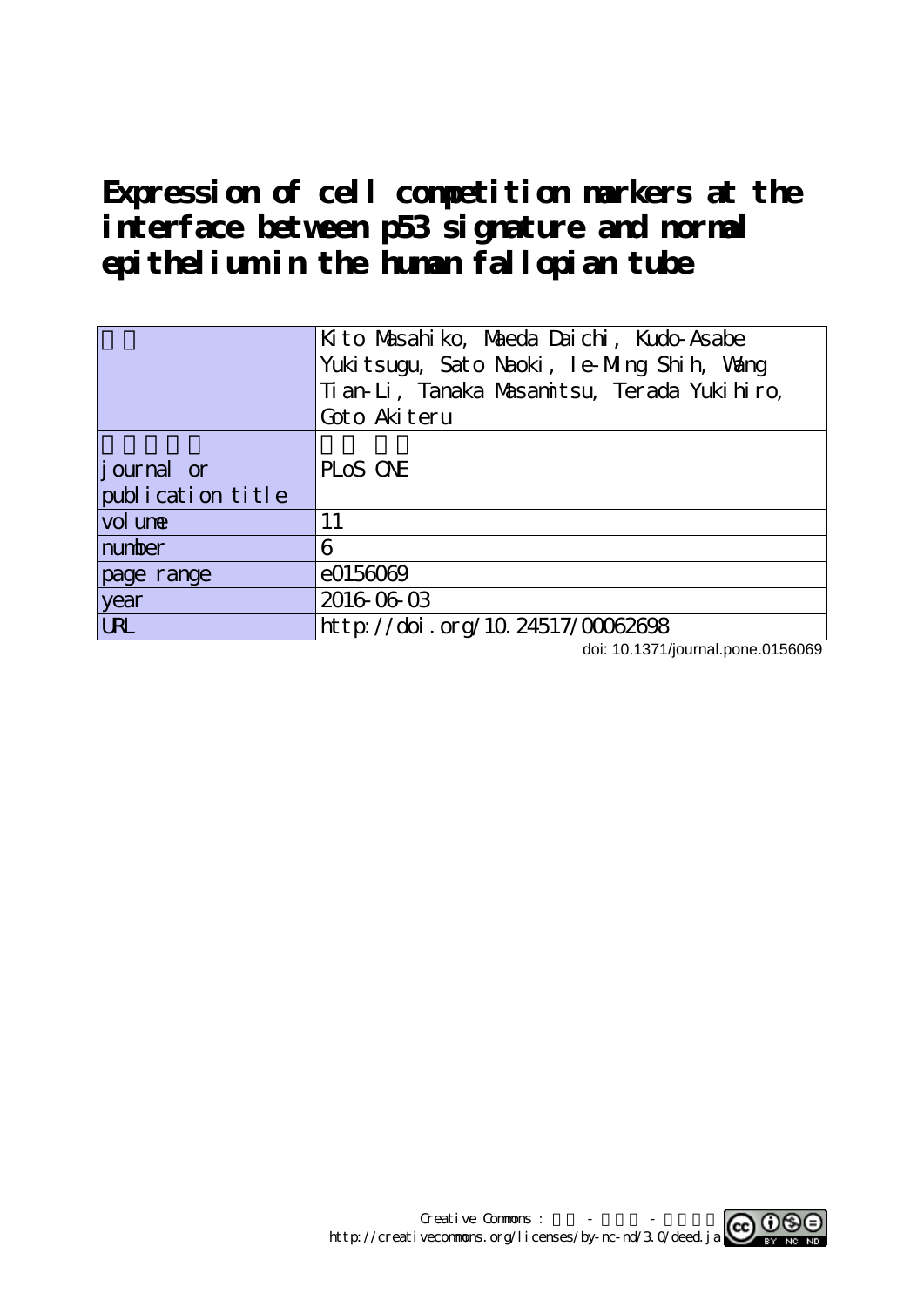# **Expression of Cell Competition Markers at the Interface between p53 Signature and Normal Epithelium in the Human Fallopian Tube**

Masahiko Kito, Daichi Maeda , Yukitsugu Kudo-Asabe, Naoki Sato, Ie-Ming Shih, Tian-Li Wang, Masamitsu Tanaka, Yukihiro Terada, Akiteru Goto

Published: June 3, 2016 · <https://doi.org/10.1371/journal.pone.0156069>

# **Correction**

**21 Jul 2016:** Kito M, Maeda D, Kudo-Asabe Y, Sato N, Shih IM, et al. (2016) Correction: Expression of Cell Competition Markers at the Interface between p53 Signature and Normal Epithelium in the Human Fallopian Tube. PLOS ONE 11(7): e0160136. <https://doi.org/10.1371/journal.pone.0160136> | **[View correction](https://journals.plos.org/plosone/article?id=10.1371/journal.pone.0160136)**

# Abstract

There is a growing body of evidence regarding cell competition between normal and mutant mammalian cells, which suggest that it may play a defensive role in the early phase of carcinogenesis. *In vitro* study in the past has shown that overexpression of vimentin in normal epithelial cells at the contact surface with transformed cells is essential for the cell competition involved in epithelial defense against cancer. In this study, we attempted to examine cell competition in human tissue *in vivo* by investigating surgically resected human fallopian tubes that contain p53 signatures and serous tubal intraepithelial lesions (STILs), a linear expansion of p53-immunopositive/*TP53* mutant tubal epithelial cells that are considered as precursors of pelvic high grade serous carcinoma. Immunofluorescence double staining for p53 and the cell competition marker vimentin was performed in 21 sections of human fallopian tube tissue containing 17 p53 signatures and 4 STILs. The intensities of vimentin expression at the interface between p53 positive cells at the end of the p53 signature/STIL and adjacent p53-negative normal tubal epithelial cells were compared with the background tubal epithelium. As a result, the average vimentin intensity at the interfaces relative to the background intensity was 1.076 (95% CI, 0.9412 – 1.211 for p53 signature and 0.9790 (95% CI, 0.7206 – 1.237) for STIL. Thus, it can be concluded that overexpression of the cell competition marker vimentin are not observed in human tissue with *TP53* alterations.

**Citation:** Kito M, Maeda D, Kudo-Asabe Y, Sato N, Shih I-M, Wang T-L, et al. (2016) Expression of Cell Competition Markers at the Interface between p53 Signature and Normal Epithelium in the Human Fallopian Tube. PLoS ONE 11(6): e0156069. https://doi.org/10.1371/journal.pone.0156069

**Editor:** Hiroyoshi Ariga, Hokkaido University, JAPAN

**Received:** February 5, 2016; **Accepted:** May 9, 2016; **Published:** June 3, 2016

**Copyright:** © 2016 Kito et al. This is an open access article distributed under the terms of the Creative Commons Attribution [License, which permits unrestricted use, distribution, and reproduction in any medium, provided the original author and](http://creativecommons.org/licenses/by/4.0/) source are credited.

**Data Availability:** All relevant data are within the paper.

**Funding:** This work was supported by a Grant-in-Aid for Scientific Research (KAKENHI) from the Japan Society for the Promotion of Science. Grant number: 26870129.

**Competing interests:** The authors have declared that no competing interests exist.

# Introduction

Normal and transformed epithelial cells often compete with each other for cell survival, a phenomenon called cell competition.[[1,](#page-4-0)[2\]](#page-4-1) Cell competition was initially confirmed in *Drosophila* in 1975 and has been recently shown in mammalian cells.[\[3](#page-4-2)–[7](#page-4-3)] Cell competition is now considered a unique type of short-range cell-to-cell communication that may take place during the early stages of carcinogenesis.[\[7](#page-4-3)[,8\]](#page-4-4) Genes such as *myc*, *scribble*, *sparc* and *mahjong* have been shown to play an important role in this process.[\[9](#page-4-5)[–13\]](#page-5-0) Based on the results of *in vitro* studies of mammalian epithelial cell competition, which demonstrated that "loser cells" are extruded or undergo apoptosis, while "winner cells" proliferate and fill the vacant spaces, the novel concept of "epithelial defense against cancer (EDAC)" has been introduced.[\[8\]](#page-4-4) In fact, Kajita et al. extensively analyzed the molecular mechanism of cell competition between normal and RASV12-transformed or Src-transformed epithelial cells and showed that overexpression of vimentin (VMN) and filamin-A (FLNA) in normal epithelial cells at the contact surface with transformed cells are essential factors for the cell competition involved in EDAC.[\[8](#page-4-4)] Although these observations provided new insights in the field of cancer research, cell competition between normal and mutant cells has not been assessed or validated in human tissue *in vivo*.

<span id="page-1-0"></span>To examine the expression of cell competition markers at the interface between normal and transformed epithelial cells, we focused on studying the p53 signature of the human fallopian tube, a putative precursor of pelvic high-grade serous carcinoma.[[14,](#page-5-1)[15](#page-5-2)] The p53 signature is defined as a linear expansion of more than 12 p53-immunopositive/*TP53* mutant benign-appearing tubal secretory epithelial cells which show no increase in proliferative activity. It can occasionally be found even in non-cancer patients.[[14](#page-5-1)[,16\]](#page-5-3) We also examined human serous tubal intraepithelial lesion (STIL),another tubal lesion with *TP53* altertation which is more advanced than p53 signature in tumor progression. STIL is a heterogeneous entity which encompasses morphologically bland p53-positive lesion that show increased proliferative activity, and lesion suspicious for serous tubal intraepithelial carcinoma on morphology, but shows low proliferative activity ([Fig 1](#page-1-0)). We considered the p53 signature, along with STIL, to be the most suitable for our study, because it is immunohistochemically detectable, and its role in early carcinogenesis has been well documented.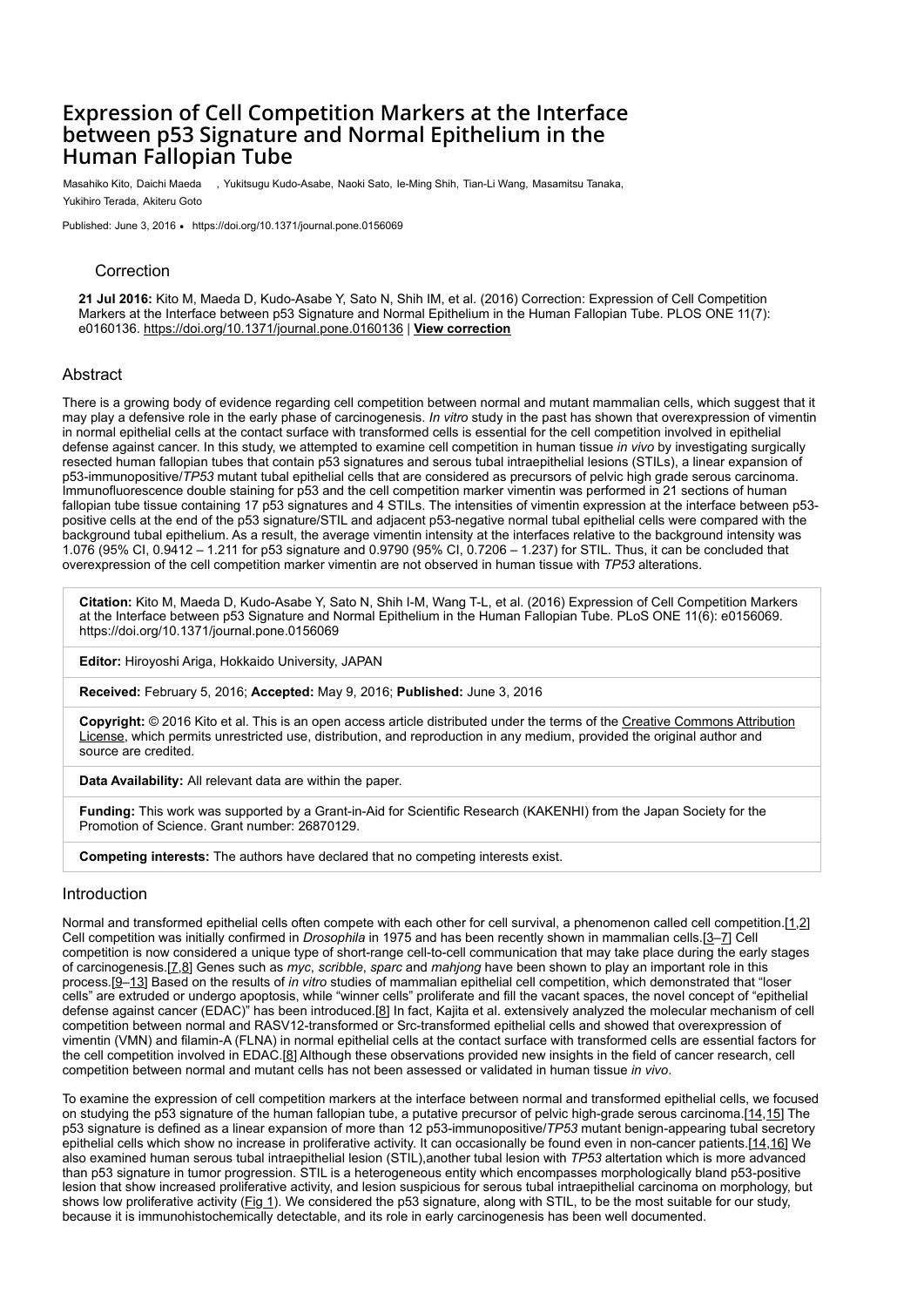#### **Fig 1. Histological features of serous tubal intraepithelial lesion (STIL).**

Two representative STILs (right and left) are shown. STIL on the right is a linear expansion of p53-positive tubal epithelial cells that show no morphological atypia, but increased Ki-67 labelling index (≥10%). STIL on the left consists of p53-positive tubal cells with mild to moderate morphological atypia. It is suspicious for serous tubal intraepithelial carcinoma on morphological basis. However, its Ki-67 labelling index is low (< 10%). <https://doi.org/10.1371/journal.pone.0156069.g001>

# Materials and Methods

### **Case Selection**

Between 2014 and 2015, we performed *in toto* sectioning of fallopian tubes according to the sectioning and extensively examining the fimbriated end (SEE-FIM) protocol in approximately 100 surgically resected gynaecological cases, and one of the authors (D.M.) routinely assessed the presence of p53 abnormalities in these specimens. The diagnoses of p53 signature and STIL were made based on the diagnostic algorithm described previously [\(Fig 2\)](#page-2-0).[\[11](#page-5-4)[,12\]](#page-5-5) For this study, we selected 21 formalin-fixed paraffinembedded sections of fallopian tube tissue from 18 patients, containing 17 p53 signatures and 4 STILs total. Tubal lesions that were morphologically definite for serous tubal intraepithelial carcinoma were not included. The demographics of the patients enrolled in this study are summarized in [Table 1](#page-2-1).

<span id="page-2-0"></span>**Fig 2. The diagnostic algorithm of tubal epithelial lesions with p53 alterations.[[16](#page-5-3),[17\]](#page-5-6).** STIC; serous tubal intraepithelial carcinoma, STIL; serous tubal intraepithelial lesion. <https://doi.org/10.1371/journal.pone.0156069.g002>

<span id="page-2-1"></span>**Table 1. Clinicopathological features of cases evaluated in this study.** <https://doi.org/10.1371/journal.pone.0156069.t001>

#### **Ethical Issues**

Ethical approval was obtained from Akita University, Faculty of Medicine, Ethics Committee (Reference No.1211). The data were analysed anonymously. The need of informed consent was waived by the committee because of the retrospective and noninvasive nature of the study.

#### **Immunohistochemical Analysis of Human Fallopian Tube**

Sections of formalin-fixed paraffin-embedded fallopian tube tissue were cut into sections 4 μm thick and subjected to immunohistochemical staining via standard techniques using the Ventana Discovery XT® autostainer (Ventana Medical Systems Inc., Tucson, AZ, USA). Appropriate controls were included. Prior to this study, identification of p53 abnormalities had been performed by immunostaining of fallopian tube sections for p53 (1:100, anti-mouse, Clone DO-7; Novocastra Laboratories, Newcastle Upon Tyne, UK) and Ki67 (1:100, anti-mouse, Clone MIB-1; Dako, Glostrup, Denmark). For this study, additional deeper sections of tubal tissue containing p53 signatures were immunostained for an antibody reacting to vimentin (VMN) (1:100, antirabbit, Clone D21H3; Cell Signaling Technology, Inc., Danvers, MA, USA) and Filamin A (FLNA) (1:50, anti-rabbit, Clone Ab2; Sigma, St Louis, MO, USA).

#### **Immunofluorescence Analysis of Human Fallopian Tube**

We performed immunofluorescence double staining for p53 and VMN to precisely evaluate VMN expression at the interface between p53 signature and adjacent normal tubal epithelium, and the interface between STIL and adjacent normal tubal epithelium. Antigen retrieval was performed using the Ventana Discovery® autostainer. We used primary antibodies against p53 (1:10, antimouse, Clone DO-7; Novocastra Laboratories) and VMN (1:50, anti-rabbit, Clone D21H3; Cell Signaling Technology). Goat antimouse Alexa-Fluor®-488- and goat anti-rabbit Alexa-Fluor®-546-conjugated antibodies (1:200; Life Technologies, Gaithersburg, MD, USA) were used as secondary antibodies. Finally, the slides were mounted with Vectashield and 4',6-diamidino-2-phenylindole mounting medium.

Confocal images that included the p53 signature/STIL and surrounding normal tubal epithelium were collected under a confocal microscope (LSM780; Zeiss, Göttingen, Germany) using a 63× objective lens. The image was imported into ZEN-LITE software (Zeiss), which allows manual delineation of the boundaries that define the compartments of interest and measurement of maximum intensity within the compartment.

#### **Immunohistochemical Analysis of mogp-TAg Mouse Fallopian Tube**

We attempted to further investigate cell competition phenomenon between p53-transformed cells and normal cells in mammals using mogp-TAg mouse.The generation of mogp-TAg transgenic mouse is described in a previous literature.[\[18\]](#page-5-7) We obtained formalin-fixed paraffin embedded sections of tubal tissue of mogp-TAg mouse, which is known to give rise to p53-altered lesions analogous to human STILs.[\[19](#page-5-8),[20](#page-5-9)] Immunohistochemistry for p53, Ki67, VMN and FLNA was performed via standard techniques using the Ventana Discovery XT® autostainer (Ventana Medical Systems Inc., Tucson, AZ, USA). The antibodies used were as follows: p53 (1:100, anti-rabbit, Clone FL-393; Santa Cruz Biotechnology, Inc., Texas, USA), Ki67 (1:400, anti-rabbit, Clone D3B5; Cell Signaling Technology, Inc., Danvers, MA, USA), VMIN (1:100, anti-rabbit, Clone D21H3; Cell Signaling Technology, Inc., Danvers, MA, USA) and FLNA (1:50, anti-rabbit, Clone Ab2; Sigma, St Louis, MO, USA). The study and use of animals were approved by Institutional Animal Care and Use Committee (IACUC).

#### **Statistical Analysis**

Statistical analyses, including calculation of confidence interval, were performed using GraphPad PRISM 6.0 software (GraphPad Software, Inc., La Jolla, CA, USA).

# **Results**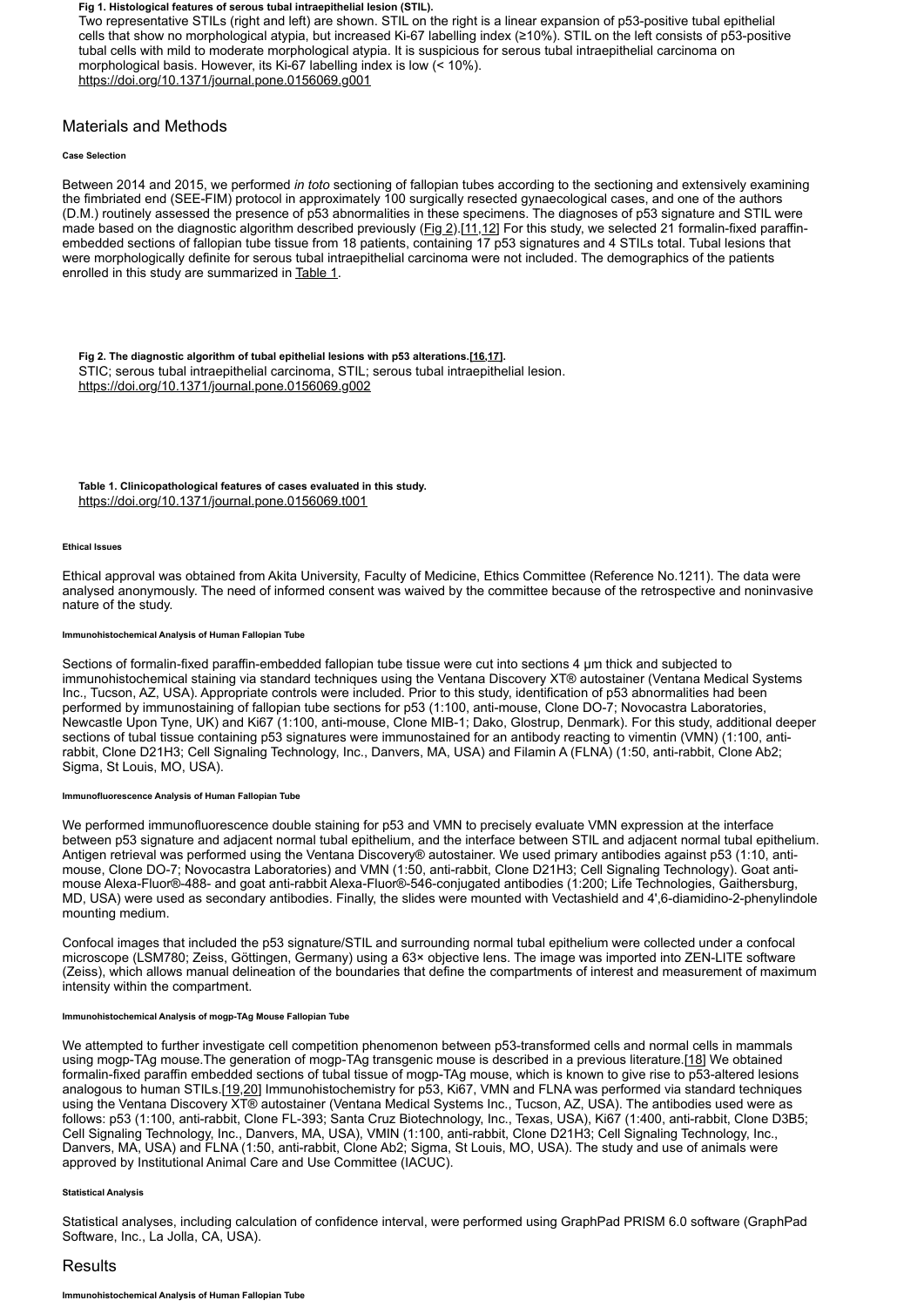Representative areas of tubal epithelium containing p53 signatures and their immunoreactivity are shown in [Fig 3](#page-3-0). The p53 signatures were located in an otherwise normal-appearing fallopian tube epithelium. By definition, neither cytological atypia nor an increase in Ki-67 labelling index was observed. VMN positivity was demonstrated at varying intensities throughout the tubal epithelium, including p53 signatures. Staining for FLNA was observed specifically in smooth muscle bundles of the tubal wall, and was undetectable or faint in the tubal epithelium. ( $Fig 4$ ). Therefore, we focused specifically on VMN expression at the interface between p53-positive cells at the ends of the p53 signature/STIL where they are immediately adjacent to the p53-negative cells.

#### <span id="page-3-0"></span>**Fig 3. Histological and immunohistochemical features of fallopian tube epithelium containing p53 signatures.**

Two representative p53 signatures (right and left) are shown. The p53 signature is a small focus of linearly expanding p53 positive/p53 mutant cells that are morphologically bland. No increase in the Ki-67 labelling index was observed. VMN was expressed at variable intensity within the tubal epithelium, including p53 signatures. FLNA staining was negative or only faint. <https://doi.org/10.1371/journal.pone.0156069.g003>

#### <span id="page-3-1"></span>**Fig 4. Filamin A expression in the human fallopian tube.**

A. low-power view, B. high-power view. Filamin A is expressed in smooth muscle bundles of the tubal wall. The immunoreactivity of the epithelium for filamin A is undetectable or only faint in the tubal epithelium. <https://doi.org/10.1371/journal.pone.0156069.g004>

#### **Immunofluorescence Analysis of Human Fallopian Tube**

Immunofluorescence double staining for p53 and VMN resulted in clear visualisation of 48 interfaces between p53-positive cells at the end of the p53 signature and adjacent p53-negative normal tubal epithelial cells in 28 fields, and 8 interfaces between p53 positive cells at the end of the STIL and adjacent p53-negative normal tubal epithelial cells in 6 fields. First, we measured labelling intensity for VMN at the interface between p53-positive cells at the end of the p53 signature/STIL and adjacent p53-negative normal tubal epithelial cells; this was designated as the VMN intensity at the interface (VI-I). The VMN intensities at the contact surfaces between background normal tubal epithelial cells were then measured and designated as VMN intensity of the background mucosa (VI-BG). The mean VI-BG in each field was calculated to define the standard VMN intensity (SVI). Finally, the VI-I/SVI and VI-BG/SVI ratios were generated for each intensity and expressed as the relative VMN index (RVI-I and RVI-BG, respectively).

The average number of VI-BGs obtained from each image was 26.0 for p53 signature and 20.2 for STIL. Representative immunofluorescence double staining images of the interface between p53 signature and adjacent normal tubal epithelium are shown in [Fig 5,](#page-3-2) along with a graph showing the corresponding RVI-Is and RVI-BGs. The VI-BGs were variable. VI-I was almost always (> 93% of cases) below the maximum VI-BG. The average RVI-I was 1.076 (95% CI, 0.9412 – 1.211) for p53 signature and 0.9790 (95% CI, 0.7206 – 1.237) for STIL ( $\underline{Fig 6}$  $\underline{Fig 6}$  $\underline{Fig 6}$ ).

<span id="page-3-2"></span>**Fig 5. Immunofluorescent p53 (green)/VMN (red) double-staining images of the interface between p53 signature and adjacent normal tubal epithelium.**

VMN intensities at the interface between p53-positive cells and adjacent p53-negative normal tubal epithelial cells (arrow) and between background tubal epithelial cells (arrowhead) were measured. Graphs on the right show corresponding RVI-Is and RVI-BGs for each image.

<span id="page-3-3"></span><https://doi.org/10.1371/journal.pone.0156069.g005>

**Fig 6. Relative VMN indices of the interfaces between p53 signatures/STILs and adjacent normal tubal epithelium (RVI-Is).** The average RVI-I was 1.076 (95% CI, 0.9412 – 1.211) for p53 signature and 0.9790 (95% CI, 0.7206 – 1.237) for STIL. <https://doi.org/10.1371/journal.pone.0156069.g006>

#### **Immunohistochemical Analysis of mogp-TAg Mouse Fallopian Tube**

We found multiple foci of linearly expanding p53-positive cells that showed no histological atypia or only subtle atypia in the fallopian tube of mogp-TAg mouse [\(Fig 7\)](#page-3-4). These cells revealed high Ki-67 labelling index. We considered these mouse tubal lesions rather analogous to human STILs. We found that VMN and FLNA expression in the tubal epithelium of mogp-TAg mouse were very focal and patchy. They were mostly negative in areas containing lesions with p53 alterations. Therefore, we did not move on to perform immunofluorescence analyses of the interfaces.

<span id="page-3-4"></span>**Fig 7. Linear expansion of p53-transformed cells in the fallopian tube of mogp-TAg mouse.**

In the tubal epithelium of mogp-TAg mouse, multiple linear expansions of p53-positive cells that showed no histological atypia or only subtle atypia were observed. These cells revealed high Ki-67 labelling index. VMN and FLNA expression in the tubal epithelium of mogp-TAg mouse was undetectable for the most part. <https://doi.org/10.1371/journal.pone.0156069.g007>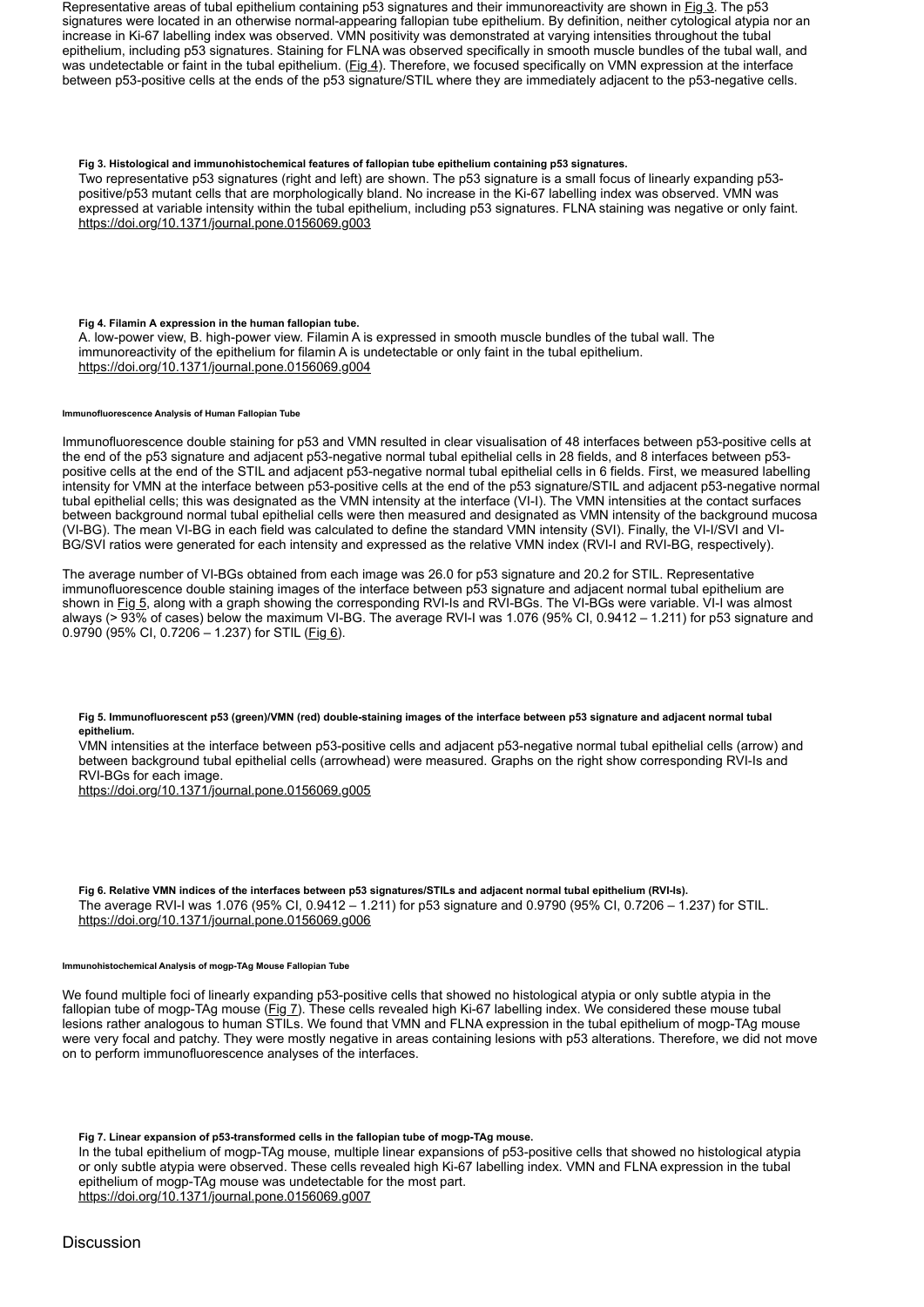Over the past several decades, characterization of cancer cells themselves and investigation of the surrounding stroma/microenvironment have been the mainstream of cancer research. Recent advances in our understanding of cell competition phenomena and their roles in extrusion of mutant/transformed epithelial cells have brought attention to cell-to-cell interactions between mutant/transformed epithelial cells and adjacent normal epithelial cells.[[3](#page-4-2),[4](#page-4-6)[,8](#page-4-4),[21](#page-5-10)[,22\]](#page-5-11) This is a new and intriguing concept, as most cancer researchers, including pathologists, have overlooked the features and functions of adjacent normal epithelial cells.

Here, we assessed cell competition between normal epithelial cells and transformed epithelial cells in human tissue *in vivo*. This study was initiated based on the hypothesis that if cell competition is a ubiquitous and constant phenomenon in the human epithelium, upregulation of established cell competition markers, such as FLNA and VMN, should be observed at the interface between normal and various mutant cells, including those with mutations in *TP53*, *PIK3CA*, and *RB1*, etc., even within surgically resected human tissues. The main challenge in testing this hypothesis involved the *in vivo* localization of a small number of cells harboring cancer-associated mutations. Immunohistochemical detection of mutant cells is one way to achieve this goal. Although it is impossible to identify cells with RAS or Src mutations immunohistochemically, diffuse and strong nuclear immunostaining using anti-p53 antibodies can detect p53 mutant cell.[\[23\]](#page-5-12) We focused on p53 signatures and STILs of the fallopian tube rather than serous tubal intraepithelial carcinoma or overt pelvic high-grade serous carcinoma (HGSC), because EDAC by cell competition is speculated to occur during the early phase of carcinogenesis. The p53 signature is a putative precursor of HGSC which has been  $\alpha$  reported to harbor TP53 mutations that are common in HGSC.  $^{14}$  But, it has a much higher prevalence rate than HGSC.[<u>15]</u> This suggests that most p53 signatures do not evolve into HGSC, and some could be eliminated from the fallopian tube.

The results of immunofluorescence double staining for p53 and VMN clearly showed that constant VMN upregulation could not be demonstrated at the interface between p53 mutant tubal epithelial cells and adjacent normal cells. FLNA expression was not assessable for cell competition, because the tubal cells did not express FLNA. Briefly, we did not validate the cell competition phenomenon or the EDAC process in human epithelium containing cells with *TP53* alterations.

One possibility is that upregulation of VMN and FLNA is a specific, rather than ubiquitous, event that occurs in epithelial cells adjacent to RAS- or Src-transformed cells. There may be other EDAC-associated markers upregulated in cells adjacent to *TP53* mutant cells. It is also necessary to consider the limitation of this study associated with the use of surgically resected formalin-fixed paraffin-embedded tissue, because upregulation of VMN and FLNA could be a transient event that is not reproducible in histological sections. Finally, from our data, we cannot completely exclude the possibility that cell competition does not take place in humans.

However, we feel that cell competition can explain some of the processes involved in human epithelial defense against cancer. Further studies are necessary to identify a ubiquitous cell competition marker that can be applied to human histological specimens. Collaborations between clinicians and researchers from various fields, including pathology, molecular biology and genomics, are required to define cell competition in humans and to determine its clinical significance.

# Acknowledgments

The authors would like to thank Junki Kohmaru for his technical support.

# Author Contributions

Conceived and designed the experiments: MK DM YKA MT NS YT AG. Performed the experiments: MK DM YKA. Analyzed the data: MK DM. Contributed reagents/materials/analysis tools: MT IS TW. Wrote the paper: MK DM IS.

### References

- <span id="page-4-0"></span>**1.** Morata G, Ripoll P. Minutes: mutants of drosophila autonomously affecting cell division rate. Dev Biol. 1975;42(2):211–21. pmid:1116643 View Article . [PubMed/NCBI](http://www.ncbi.nlm.nih.gov/pubmed/1116643) . [Google Scholar](http://scholar.google.com/scholar?q=Minutes%3A+mutants+of+drosophila+autonomously+affecting+cell+division+rate+Morata+1975)
- <span id="page-4-1"></span>**2.** Moreno E, Basler K. dMyc transforms cells into super-competitors. Cell. 2004;117(1):117–29. pmid:15066287 View Article . [PubMed/NCBI](http://www.ncbi.nlm.nih.gov/pubmed/15066287) . [Google Scholar](http://scholar.google.com/scholar?q=dMyc+transforms+cells+into+super-competitors+Moreno+2004)
- <span id="page-4-2"></span>**3.** Hogan C, Dupré-Crochet S, Norman M, Kajita M, Zimmermann C, Pelling AE, et al. Characterization of the interface between normal and transformed [View Article](https://doi.org/10.1038/ncb1853) · [PubMed/NCBI](http://www.ncbi.nlm.nih.gov/pubmed/19287376) · [Google Scholar](http://scholar.google.com/scholar?q=Characterization+of+the+interface+between+normal+and+transformed+epithelial+cells+Hogan+2009) epithelial cells. Nat Cell Biol. 2009;11(4):460–7. pmid:19287376
- <span id="page-4-6"></span>**4.** Kajita M, Hogan C, Harris AR, Dupre-Crochet S, Itasaki N, Kawakami K, et al. Interaction with surrounding normal epithelial cells influences signalling [View Article](https://doi.org/10.1242/jcs.057976) . [PubMed/NCBI](http://www.ncbi.nlm.nih.gov/pubmed/20026643) . [Google Scholar](http://scholar.google.com/scholar?q=Interaction+with+surrounding+normal+epithelial+cells+influences+signalling+pathways+and+behaviour+of+Src-transformed+cells+Kajita+2010) pathways and behaviour of Src-transformed cells. J Cell Sci. 2010;123(Pt 2):171–80. pmid:20026643
- **5.** Tamori Y, Bialucha CU, Tian AG, Kajita M, Huang YC, Norman M, et al. Involvement of Lgl and Mahjong/VprBP in cell competition. PLoS Biol. [View Article](https://doi.org/10.1371/journal.pbio.1000422) . [PubMed/NCBI](http://www.ncbi.nlm.nih.gov/pubmed/20644714) . [Google Scholar](http://scholar.google.com/scholar?q=Involvement+of+Lgl+and+Mahjong%2FVprBP+in+cell+competition+Tamori+2010) 2010;8(7):e1000422. pmid:20644714
- **6.** Norman M, Wisniewska KA, Lawrenson K, Garcia-Miranda P, Tada M, Kajita M, et al. Loss of Scribble causes cell competition in mammalian cells. J Cell [View Article](https://doi.org/10.1242/jcs.085803) · [PubMed/NCBI](http://www.ncbi.nlm.nih.gov/pubmed/22250205) · [Google Scholar](http://scholar.google.com/scholar?q=Loss+of+Scribble+causes+cell+competition+in+mammalian+cells+Norman+2012) Sci. 2012;125(Pt 1):59–66. pmid:22250205
- <span id="page-4-3"></span>**7.** Mamada H, Sato T, Ota M, Sasaki H. Cell competition in mouse NIH3T3 embryonic fibroblasts is controlled by the activity of Tead family proteins and Myc. [View Article](https://doi.org/10.1242/jcs.163675) . [PubMed/NCBI](http://www.ncbi.nlm.nih.gov/pubmed/25588835) . [Google Scholar](http://scholar.google.com/scholar?q=Cell+competition+in+mouse+NIH3T3+embryonic+fibroblasts+is+controlled+by+the+activity+of+Tead+family+proteins+and+Myc+Mamada+2015) J Cell Sci. 2015;128(4):790–803. pmid:25588835
- <span id="page-4-4"></span>**8.** Kajita M, Sugimura K, Ohoka A, Burden J, Suganuma H, Ikegawa M, et al. Filamin acts as a key regulator in epithelial defence against transformed cells. [View Article](https://doi.org/10.1038/ncomms5428) • [PubMed/NCBI](http://www.ncbi.nlm.nih.gov/pubmed/25079702) • [Google Scholar](http://scholar.google.com/scholar?q=Filamin+acts+as+a+key+regulator+in+epithelial+defence+against+transformed+cells+Kajita+2014) Nat Commun. 2014;5:4428. pmid:25079702
- <span id="page-4-5"></span>**9.** Chen CL, Schroeder MC, Kango-Singh M, Tao C, Halder G. Tumor suppression by cell competition through regulation of the Hippo pathway. Proc Natl [View Article](https://doi.org/10.1073/pnas.1113882109) . [PubMed/NCBI](http://www.ncbi.nlm.nih.gov/pubmed/22190496) . [Google Scholar](http://scholar.google.com/scholar?q=Tumor+suppression+by+cell+competition+through+regulation+of+the+Hippo+pathway+Chen+2012) Acad Sci U S A. 2012;109(2):484–9. pmid:22190496
- **10.** Tamori Y, Bialucha CU, Tian AG, Kajita M, Huang YC, Norman M, et al. Involvement of Lgl and Mahjong/VprBP in cell competition. PLoS Biol. [View Article](https://doi.org/10.1371/journal.pbio.1000422) • [PubMed/NCBI](http://www.ncbi.nlm.nih.gov/pubmed/20644714) • [Google Scholar](http://scholar.google.com/scholar?q=Involvement+of+Lgl+and+Mahjong%2FVprBP+in+cell+competition+Tamori+2010) 2010;8(7):e1000422. pmid:20644714